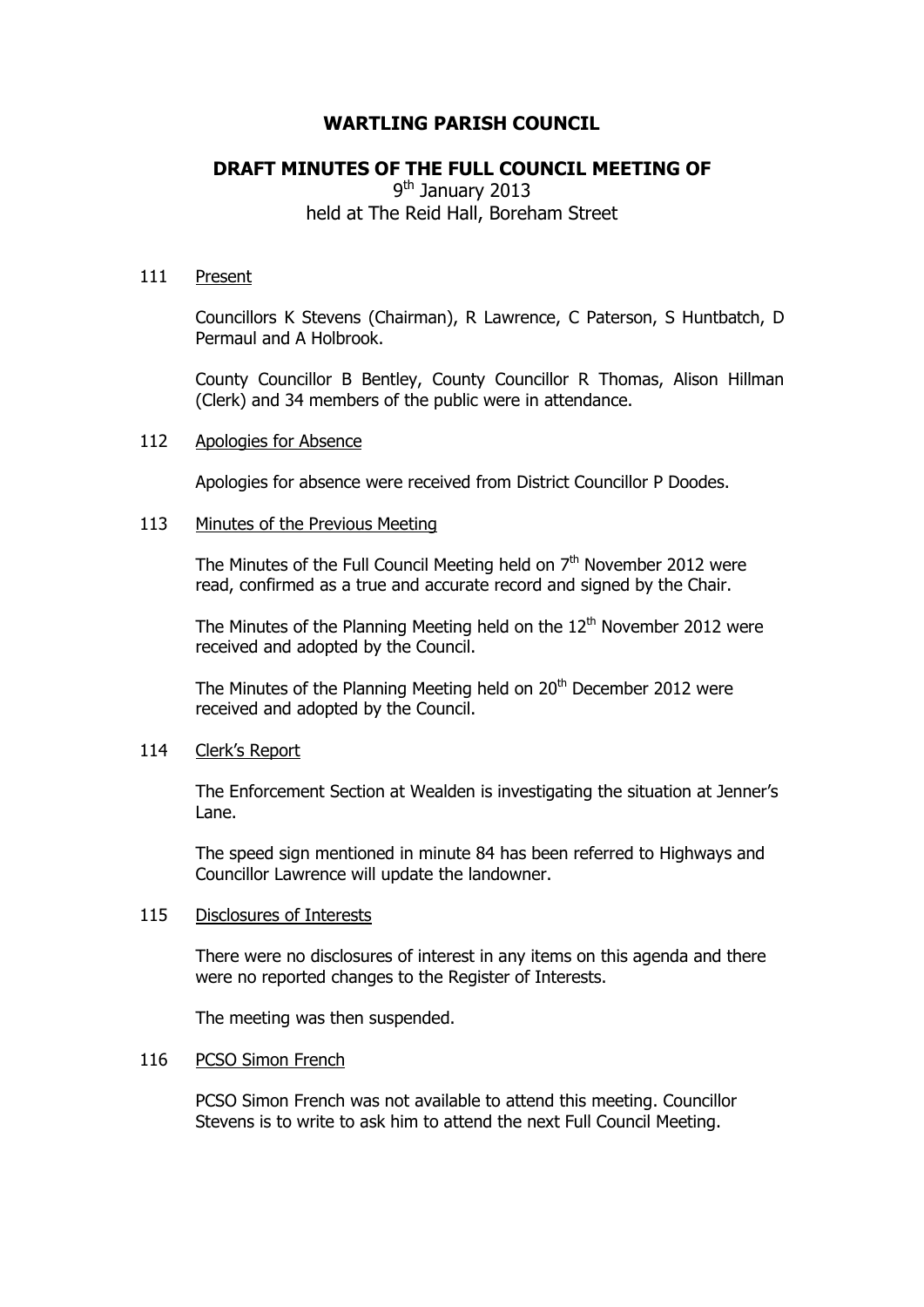## 117 Reports from District and County Councillors.

C Cllrs Thomas and Bentley both work closely with the Local Government Association. Cllr Thomas works with the Inshore Fisheries Association and is currently involved in two schemes with Europe to help smaller ports like Newhaven. He also works with Hastings Fire Authority to try and protect Herstmonceux Fire Station.

Cllr Thomas reported that ESCC has new proposals regarding flooding, they have a meeting on the  $18<sup>th</sup>$  January and a new Area Manager. The issue of flooding remains a priority as deluges like those experienced recently, are expected over the next 30 years.

Cllr Bentley oversees Adult Social Care and introduced a new website which has been set up to offer advice and support and an alternative to going into care homes. The website is [http://www.eastsussex1space.co.uk/.](http://www.eastsussex1space.co.uk/)

He also noted that protesters at the Bexhill/Hastings Link Road will not disrupt the road construction and that Cllr Thomas and he have been successful in their attempts to get parts of the A22 resurfaced.

## 118 Questions from Members of the Public

There were no questions from member of the public.

The meeting was then re-opened.

## 119 Reports

a) Planning

Councillor Stevens reported that application WD2012/2042F - Dormers Farm, Tilley Lane has been refused. Applications WD2012/2184F and WD2012/2184LB for The Lamb Inn have been approved. The application from Harris' Bros is outstanding.

Regarding the marshlands, Mr Gulzar is reported to have pleaded guilty. Natural England is waiting for his timetable to restore his land and he is currently awaiting sentence.

## b) Environment North/South

Cllr Lawrence is to follow up reports of rubbish being dumped in Wood Lane.

c) Footpaths and Highways

Residents are asked to report all potholes to the Clerk who will then ask the County Council to repair them.

Roads are flooding which have not previously flooded as a result of the amount of rain, there being no drain clearing and hedge cuttings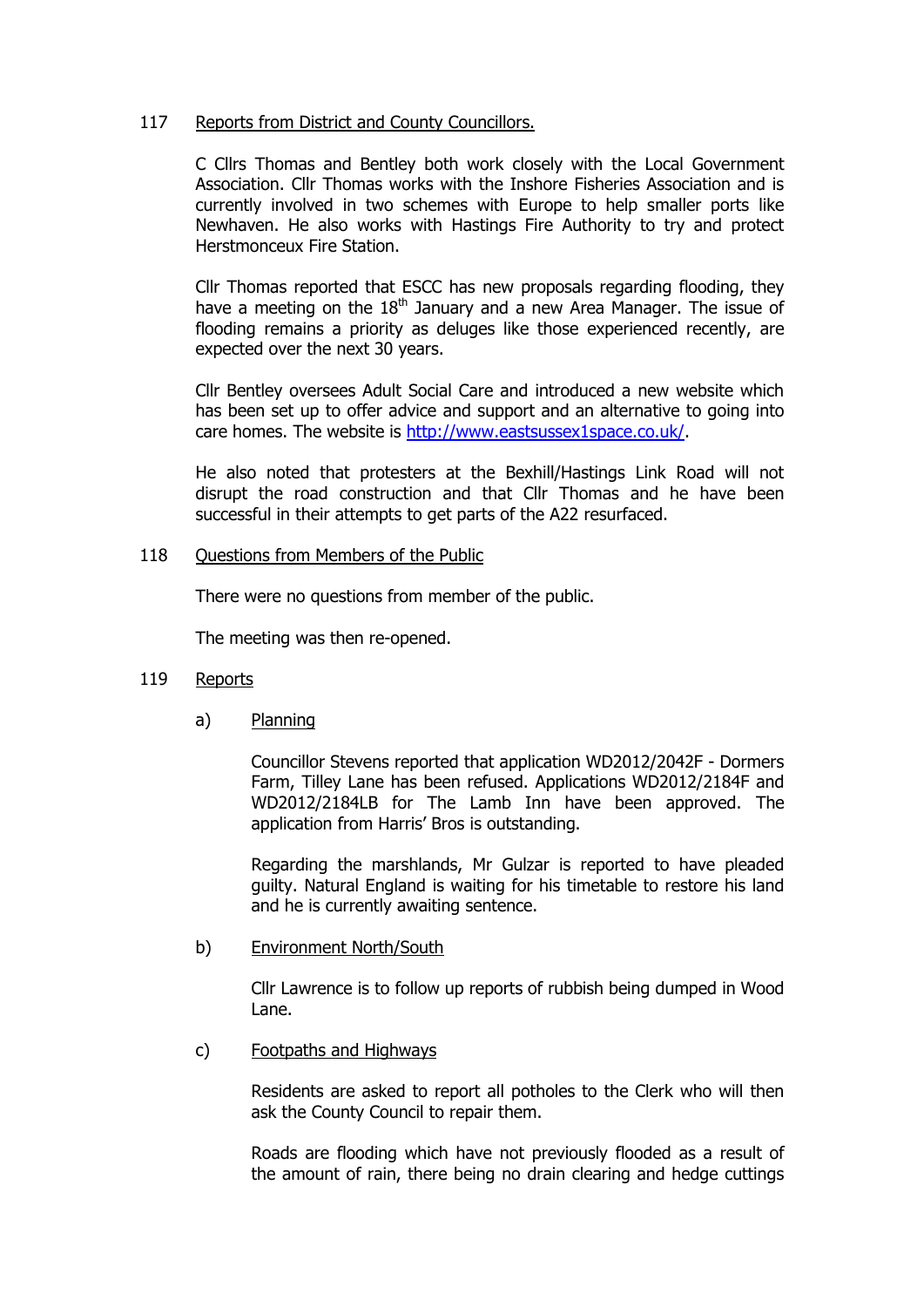falling into the drains. Residents are asked to report any drains which need clearing to the Clerk.

Speeding in Boreham Lane is causing a lot of concern. The road in parts is 8' wide and the national speed limit applies. Traffic surveys have been carried out and a petition sent to the County Council but the problem appears to be that of frontage. Councillors asked that Highways and the Policing Unit Sergeant are invited to the next Parish Council Meeting to discuss what action, if any, can be taken. The Parish Council is to provide some signs to the residents. In the meantime residents are asked to write to their MP to support the Rural Speed Limit Review and pass on any car registration numbers of speeding cars to the Parish Council. Recent Speedwatch sessions in the Parish found 28 people exceeded the speed limit by 10mph or more.

Councillor Stevens has received lots of complaints about the bridlepath through Herstmonceux Castle and is to talk to Herstmonceux Parish Council.

d) Police/Crime

There have been a number of oil thefts and some metal thefts but things are generally quiet. The number of metal thefts is expected to fall now that scrap metal dealers can only pay out by cheque.

Operation Creosote continues and residents who would like their property marked are asked to contact Cllr Lawrence.

### e) Communications

The Parish website continues to grow and takes more hits. The community email lists is successful and residents are encouraged to join up.

### 120 Councillors' Areas of Responsibility

Councillors **resolved** to accept the following areas of responsibility;

| Cllr Lawrence  | Communications and Speedwatch     |
|----------------|-----------------------------------|
| Cllr Holbrook  | Roads and Police                  |
| Cllr Paterson  | Reid Hall/Environment South/WDALC |
| Cllr Permaul   | Footpath and Environment North    |
| Cllr Huntbatch | Planning and Trees                |

### 120 Reports from Outside Meetings and Courses

Cllr Stevens, through the Sussex and Surrey Association of Local Councils, met the Chief Constable and the new Police and Crime Commissioner. They receive the most complaints about speeding.